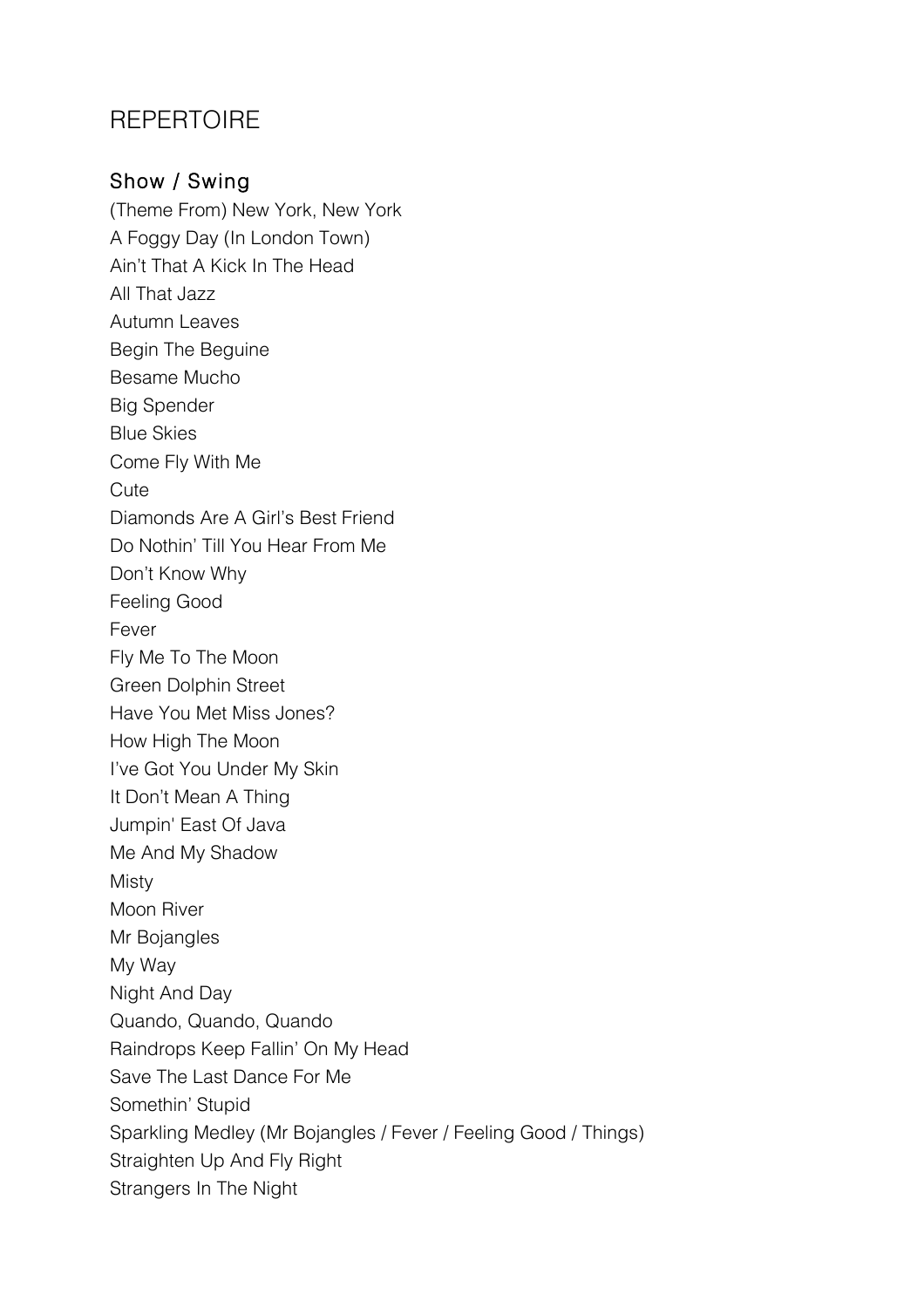Sway **Things** Tuxedo Junction What A Difference A Day Made What A Wonderful World You And I You Are The Sunshine Of My Life

## Party / Pop

Ain't No Sunshine All Night Long Can't Take My Eyes Off You Can't Wait Until Tonight Copacabana Englishman In New York Eye Of The Tiger Flashdance … What A Feeling Happy Birthday I Am What I Am I Will Survive It's Raining Men Just The Two Of Us Let Me Entertain You September Sir Duke Upside Down Upside Down Wake Me Up Before You Go-Go Walking On Sunshine **Waterloo** You Can Leave Your Hat On A Nightingale Sang In Berkeley Square Don't Sit Under The Apple Tree Elmer's Tune Kriminaltango Over The Rainbow See You Later, Alligator Tutti Frutti